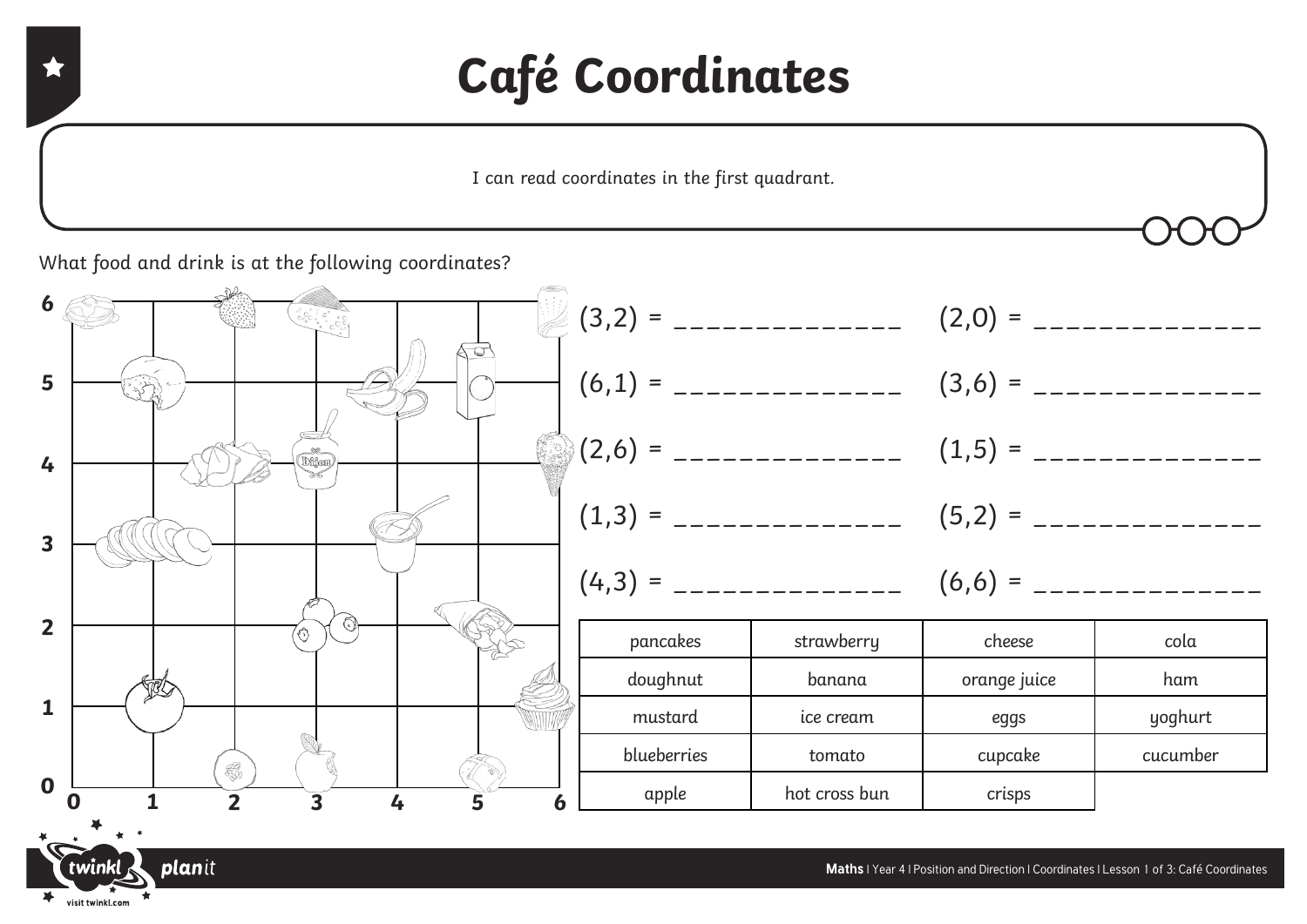## **Café Coordinates**

I can read coordinates in the first quadrant.

What food and drink is at the following coordinates?



visit twinkl.com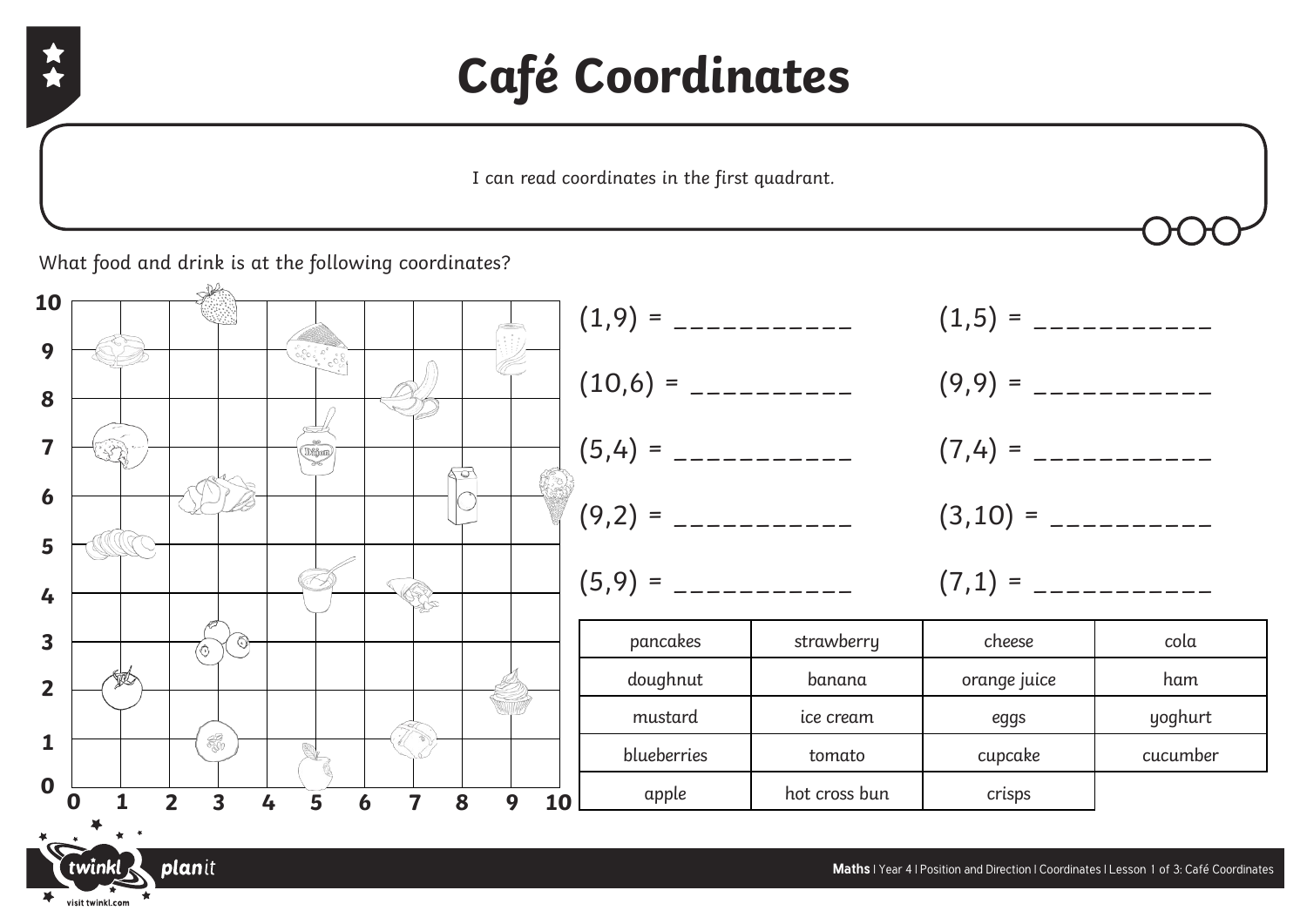

visit twinkl.com

## **Café Coordinates**

I can read coordinates in the first quadrant.

What food and drink is at the following coordinates?